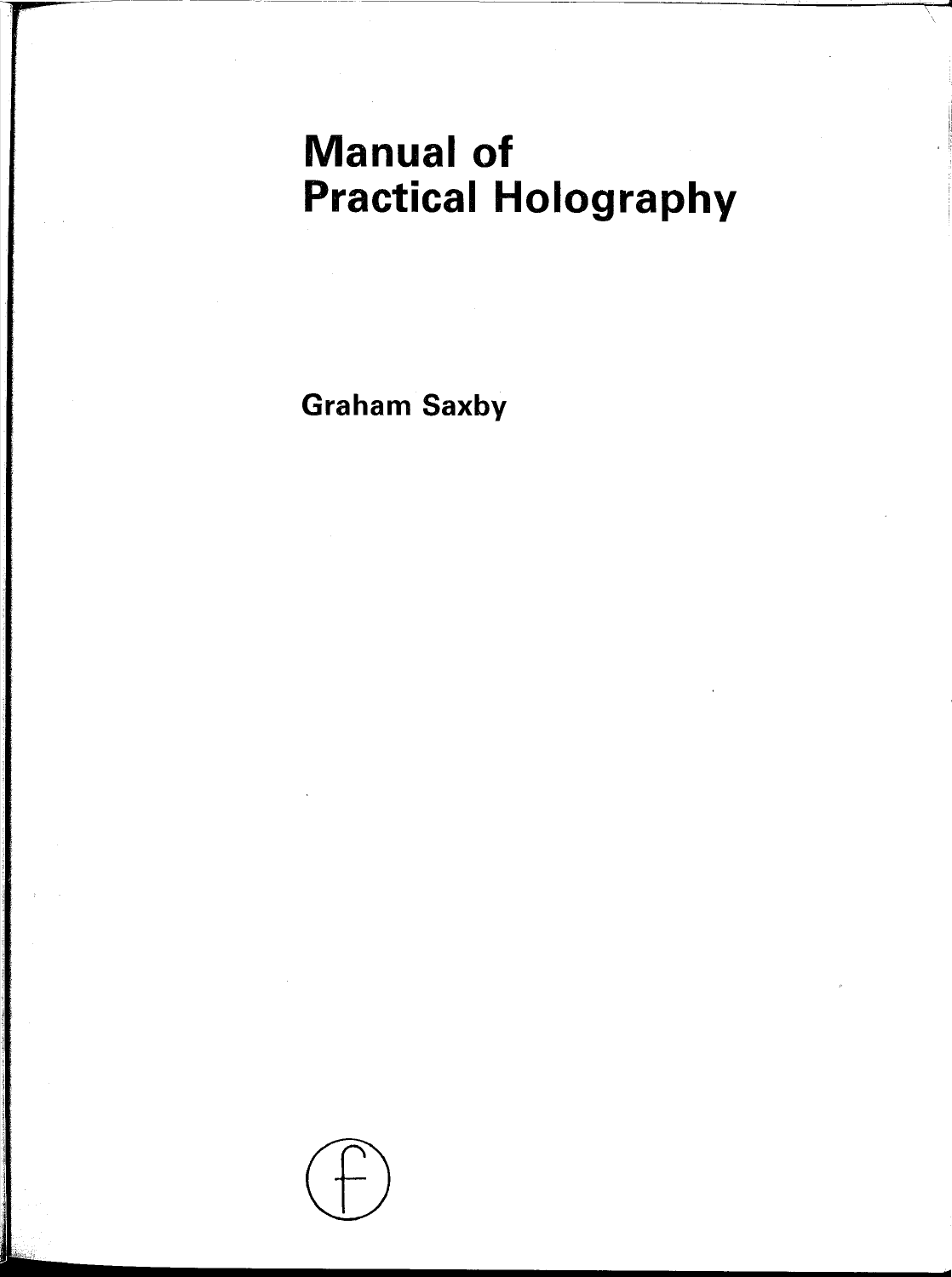Focal Press An imprint of Buttcrworth-Hcincmann Ltd Linacre House, Jordan Hill, Oxford OX2 8DP



**PART OF REED INTERNATIONAL BOOKS** 

OXfORD LONDON BOSTON MUNICH NEW DELHI SINGAPORE SYDNEY TOKYO TORONTO WELLINGTON

First publishcd 1991

© Bulterworth-Heincmann Ltd 1991

All rights reserved. No part of this publication may be reproduced in any material form (including photocopying or storing in any medium by electronic means and whether or not transiently or incidentally to some other use of this publication) without the written permission of the copyright holder except in accordance with the provisions of the Copyright, Designs and Patents Act 1988 or under the terms of a licence issued by the Copyright Licensing Agency Ltd, 90 Tottenham Court Road, London, England W1P 9HE. Applications for the copyright holder's written permission to reproduce any part of this publication should be addressed to the publishers.

### **British Library Cataloguing in Publication Data**

Saxby, Graham Manual of practical holography. I. Title 774

ISBN 0 2405 1305 3

#### **Library of** Congress **Cataloguing in Publication Data**  Saxby, Graham.

Manual of practical holography / Graham Saxby. p. cm. Includes bibliographical references and index. ISBN 0 2405 1305 3 1. Holography--Handbooks, manuals, etc.<br>A1540. S35 1991 TA1540.S35 621.36'75--dc20

I. Title. 91-16536 CIP

> j-i **International** I

ina ang pag-ang ang pag-ang ang pag-ang ang pag-ang ang pag-ang ang pag-ang ang pag-ang ang pag-ang ang pag-an<br>Taong ang pag-ang ang pag-ang ang pag-ang ang pag-ang ang pag-ang ang pag-ang ang pag-ang ang pag-ang ang pag-

Front Cover: Definition of the word 'hologram' reprinted from the Oxford English Dictionary 2nd Edition 1989 by permission of Oxford University Press.

Composition by Scribe Design, Gillingham, Kent

Printed and bound in Great Britain by Butler & Tanner Ltd, Frome and London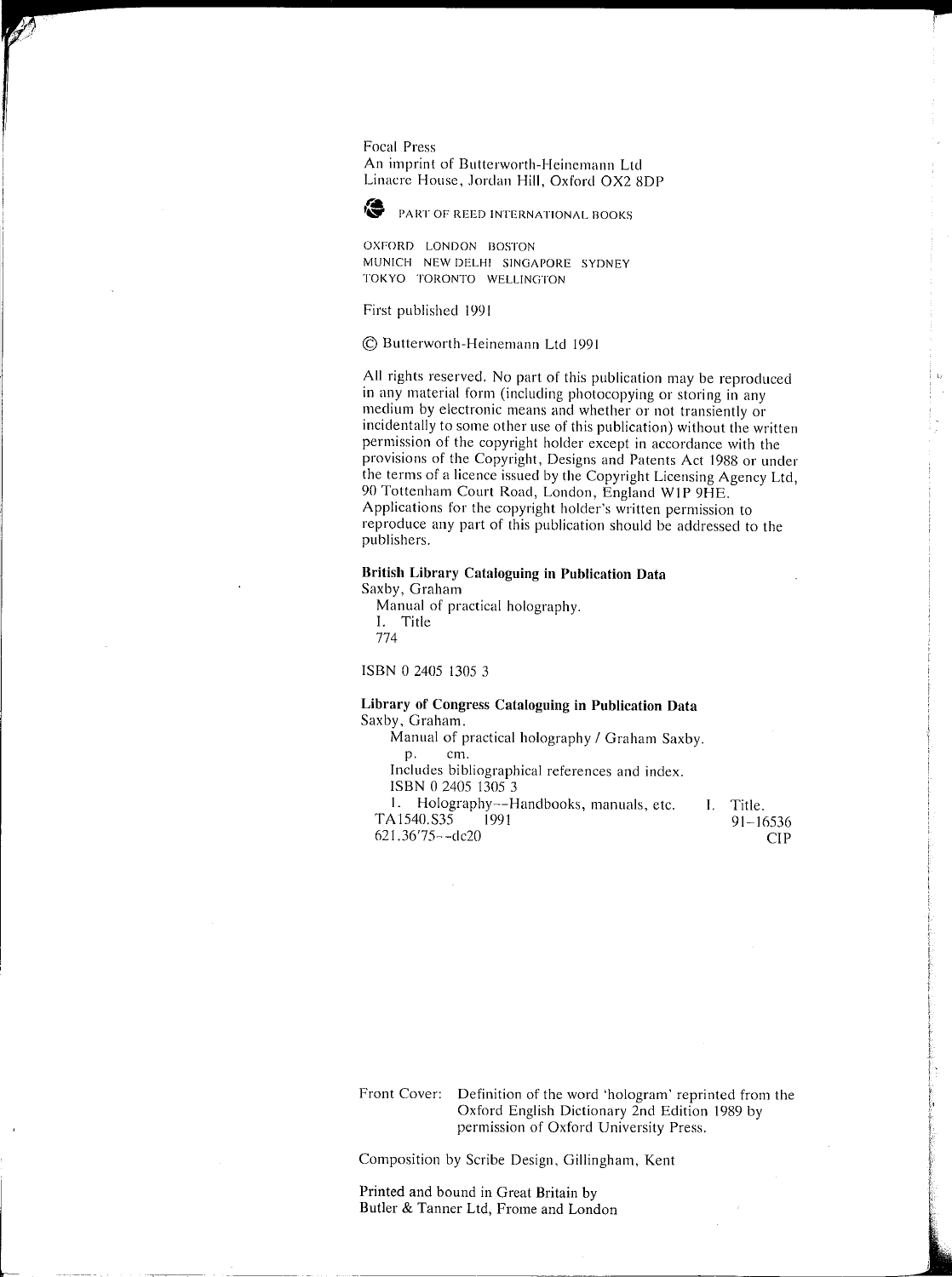# **Contents**

|              | <b>Preface</b>                                  |  |
|--------------|-------------------------------------------------|--|
| 1            | Images with depth<br>The uses of holograms<br>2 |  |
| $\mathbf{2}$ | How a hologram works                            |  |
|              | Photography in three dimensions?<br>4           |  |
|              | Electromagnetic waves<br>5                      |  |
|              | Visible electromagnetic waves<br>6              |  |
|              | The problem defined<br>6                        |  |
|              | The solution<br>8                               |  |
|              | Interference<br>8                               |  |
|              | Encoding phase and amplitude<br>9               |  |
|              | Retrieving the image<br>11                      |  |
|              | Diffraction<br>11                               |  |
|              | Reconstructing the object beam<br>12            |  |
|              | Laser transmission holograms<br>13              |  |
|              | Effect of emulsion thickness<br>14              |  |
|              | Reflection holograms<br>15                      |  |
|              | Principles of exposure and processing<br>16     |  |
|              | The photographic process<br>17                  |  |

## **3 Making your first hologram 18**

Equipment for making basic reflection holograms 18 The laser 19 Laser safety 19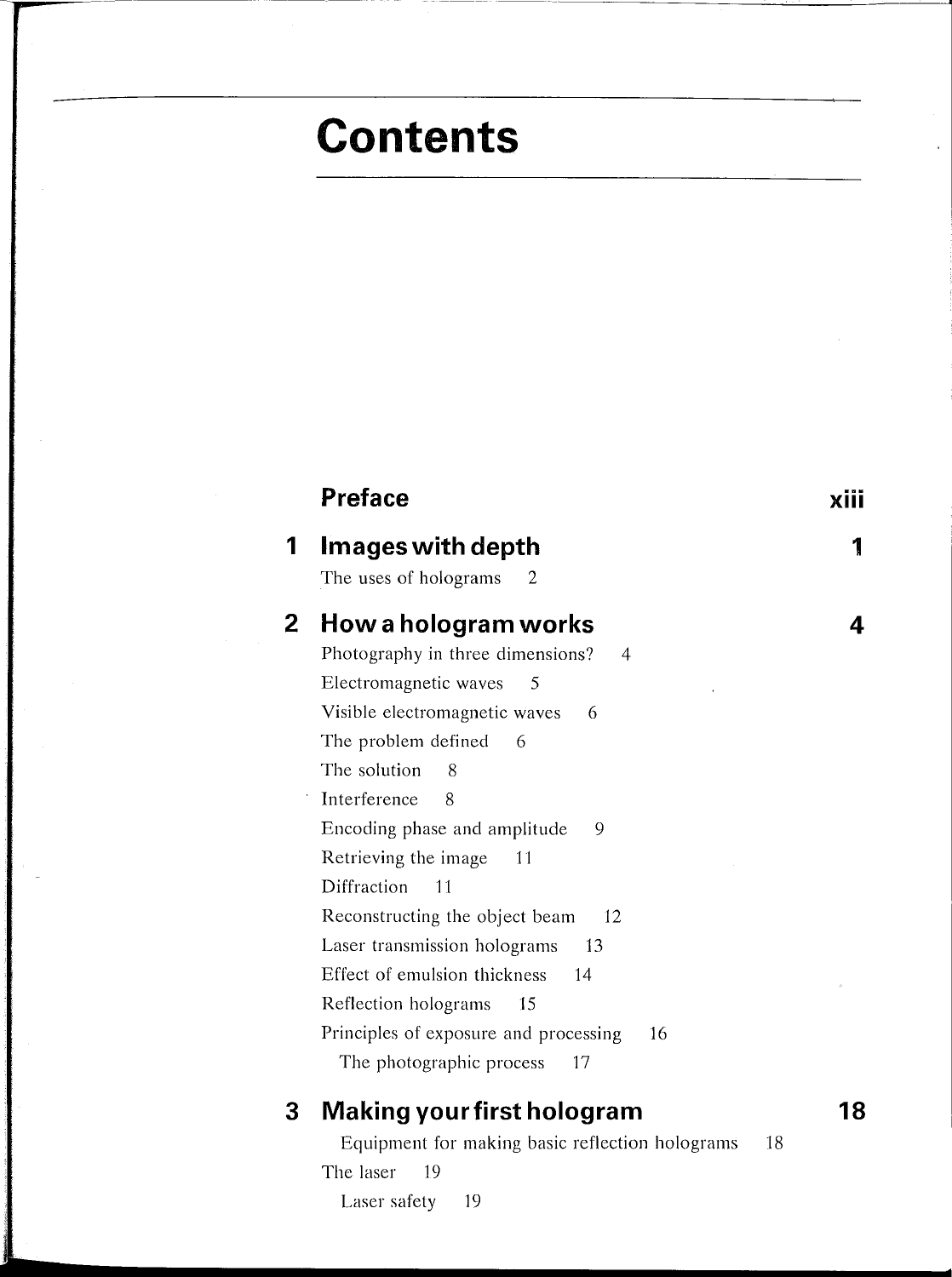Expanding the laser beam 19 A Denisyuk set-up 20 The filmholder 20 Film 20 Subject matter 21 Setting up 21 The processing area 22 Loading the film 23 Processing solutions 23 Exposing 23 Processing 23 The pseudoscopic image 24 Displaying your hologram 25 What went wrong? 25

### **4 Refining the set-up 28**

Additional equipment for improved holograms 28 Improving the situation 29 A side-ways set-up 29 Front-surface mirrors 30 Filmholder 30 Eliminating internal reflections 30 Polarization 31 Finding the polarization of your laser 32 Random polarization 32 Finding the Brewster angle 32 A rear-surface relay mirror system 33 Index-matching fluid 33 Safelight 33 Mounting the film on the carrier glass 34 Exposure 36 Processing 37 Pre-soak 37 Development 37 Bleaching and washing 38 Drying 38 Images in different colors 38 A real-image hologram 39

r--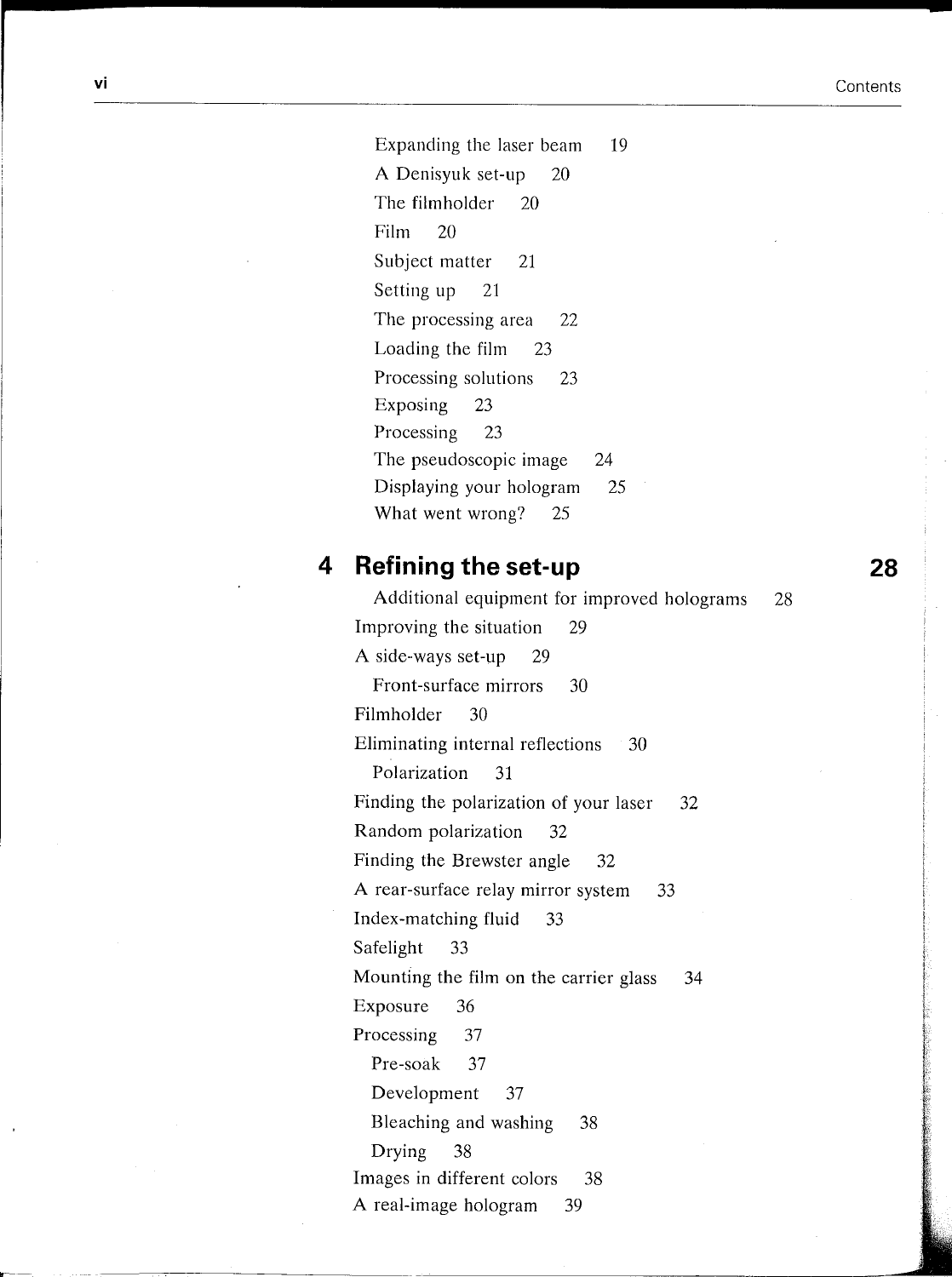### **5 Extending the horizon 41**

Requirements for single-beam frame holography 41 Buying a laser 42 Overhead lighting with a single beam 42 Making gravity work for you 43 The single-beam frame 44 Spatial filtering 45 Pinhole sizes 45 Aligning a spatial filter 47 Making holograms with the single-beam frame 48 Two processing refinements 49 Haze elimination 49 Pre-swelling 49 Improving the subject illumination 51 Beam intensity ratio 51 Assisted single-beam configuration 52

### **6 Taking single-beam techniques to the limit – 1** 54

 $360^\circ$  holograms  $54$ Overhead-beam holograms 54 Further requirements for set-ups 55 Conical holograms 55 Circular polarization 57 Cylindrical Denisyuk holograms 59 Transfer holograms 59 The transfer principle 59 The master hologram 60 The transfer hologram 60 Processing the transfer hologram 61 Displaying the hologram 61 Contact copying holograms 62

### **7 Taking single-beam techniques to the limit-2 63**

Multi-image and multi-channel holograms 63 Further requirements for set-ups 63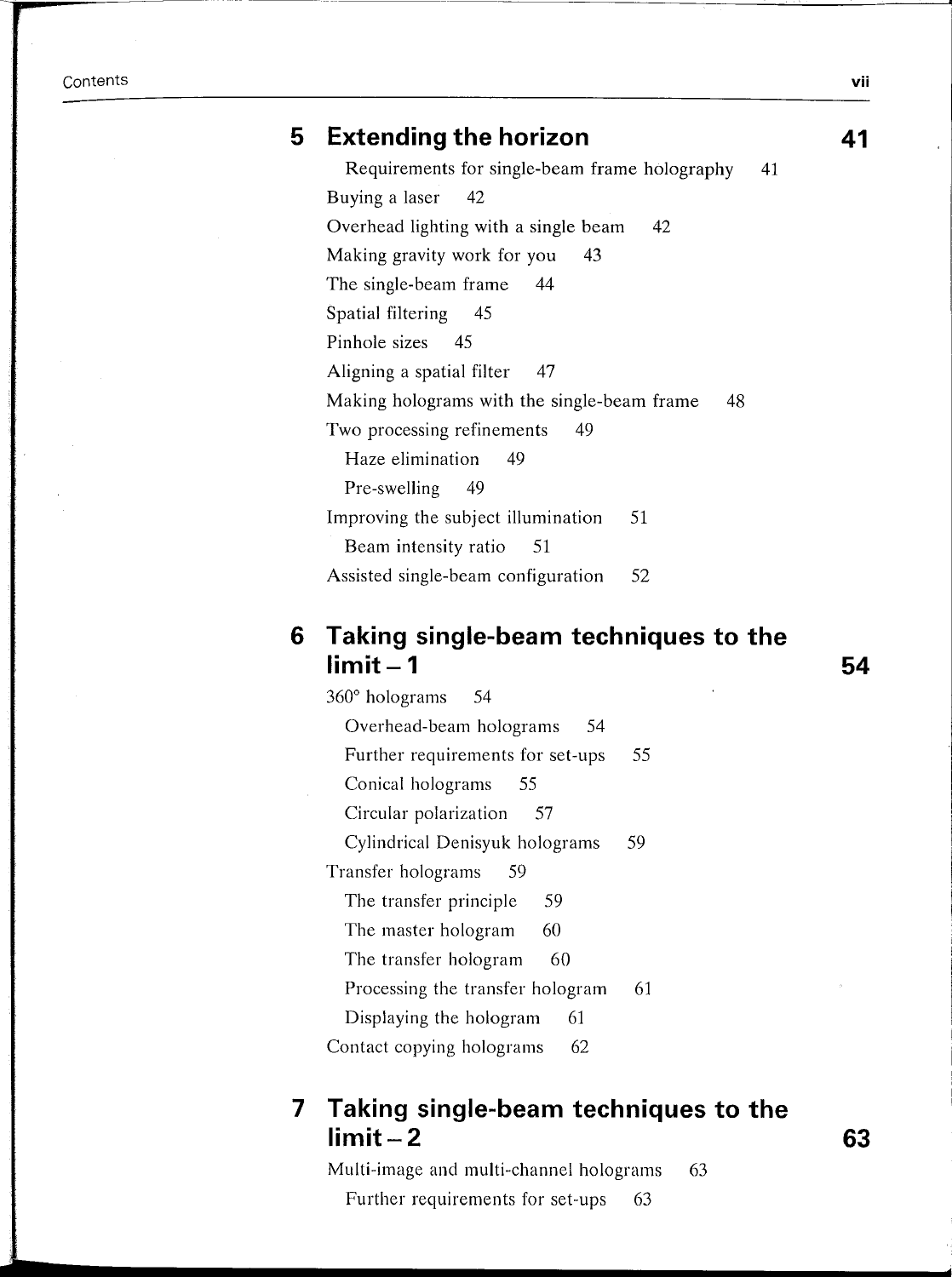Multi-image techniques 63 Multi-channel techniques 65 Stereoscopic holograms 66 Laser transmission holograms with a frame  $68$ Measuring the beam ratio 69 Exposing and processing 71 Photographic density 71 Transfer transmission holograms 72 Full-aperture transmission image holograms 73 A  $360^\circ$  cylindrical transmission hologram 74

## 8 **The table and its equipment 75**

Choosing a suitable site  $75$ Types of holography table 76 Purpose-built optical tables 76 Other tables 76 Do-it-yourself tables 76 Sand table 76 Hard-surface table 78 Isolation supports for holographic tables 79 Tables with legs 79 Slab tables 81 Draft exclusion 81 Interferometric test for stability 82 Measuring the coherence length of your laser 84 Holders for optical components 84

# **1 9 Master holograms without a**<br>**beamsplitter 86** The bypass principle 86

The bypass principle Setting up a bypass transmission hologram 86 Requirements for a bypass transmission hologram 86 Plateholders 87 Setting out the table 88 A remotely-controlled shutter 90 Deep images 90<br>Other options for subject lighting 91 Master hologram format 92

I

11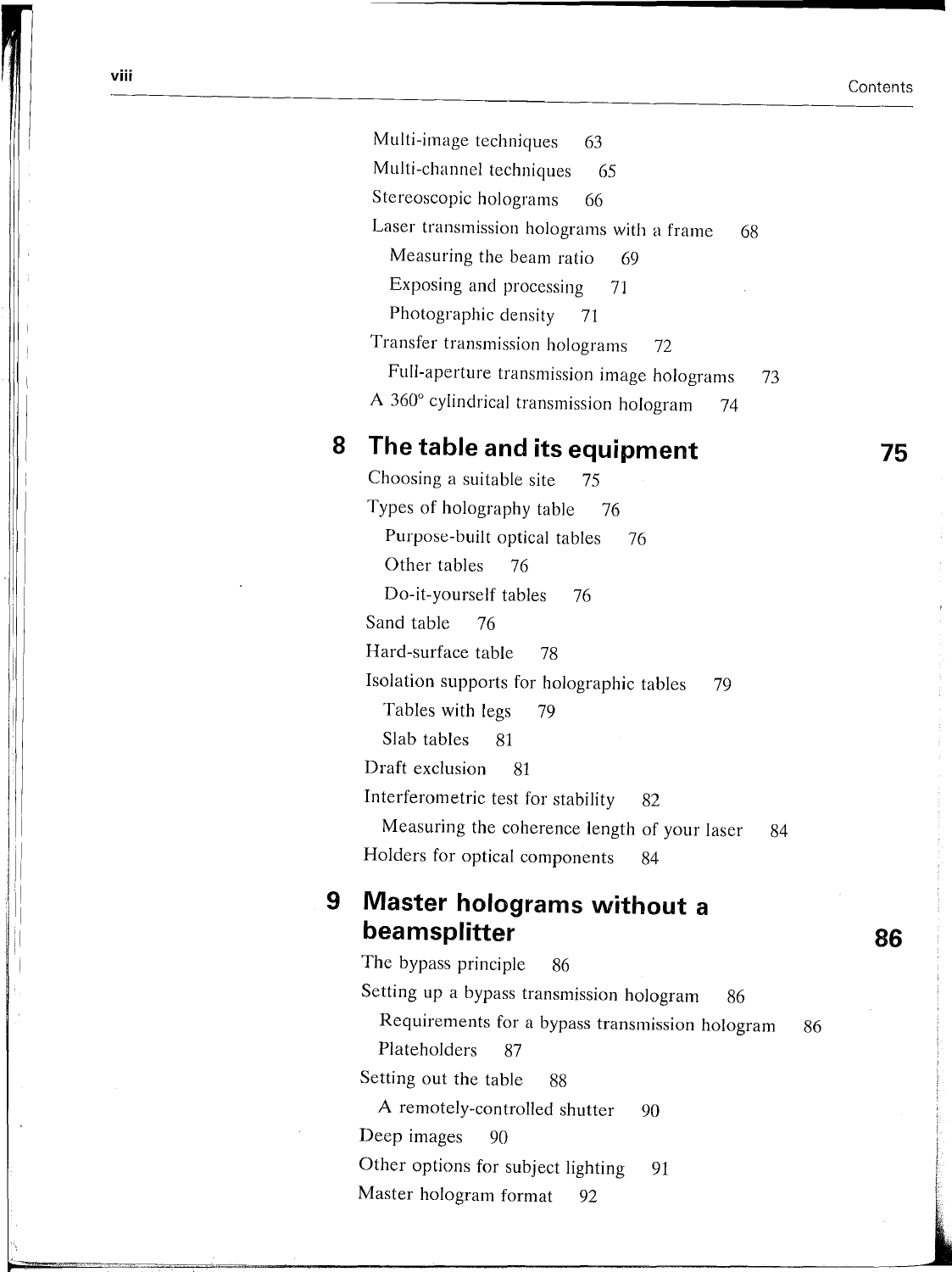### **10 Rainbow holograms 93**

Principle of the rainbow hologram 93 How a rainbow hologram works 93 Setting up for a rainbow transfer hologram 94 Additional components required for rainbow holograms 94 The beamsplitter 95 Setting out the table 96 Beam path matching 97 Inspecting the completed hologram 98 Multi-image rainbow holograms 98

### **11 Reflection transfer holograms 100**

Additional equipment required for reflection transfer holograms 100 Setting out the table 100 Reflection transfers from weak master images 102 Use of a collimating mirror 103 Mounting a collimating mirror 104 Masters with non-standard reference beams 104 Multi-image transfer holograms 105 The design of an image 106 Keyhole holograms 106

### **12 Master holograms using elevated beams 108**

Creative lighting 108 Further equipment needed for advanced mastering layouts 109 The raised frame 109 Parts list for a KeeKlamp support system 110 Support for the overhead collimating mirror 111 Draft exclusion 111 Layout for mastering 111 Beam-spreading devices for subject illumination 113 The half-wave plate 114 Using holographic plates 115 Finding the emulsion side 115 Cutting up glass plates 115 Other configurations 117 Backlighting 117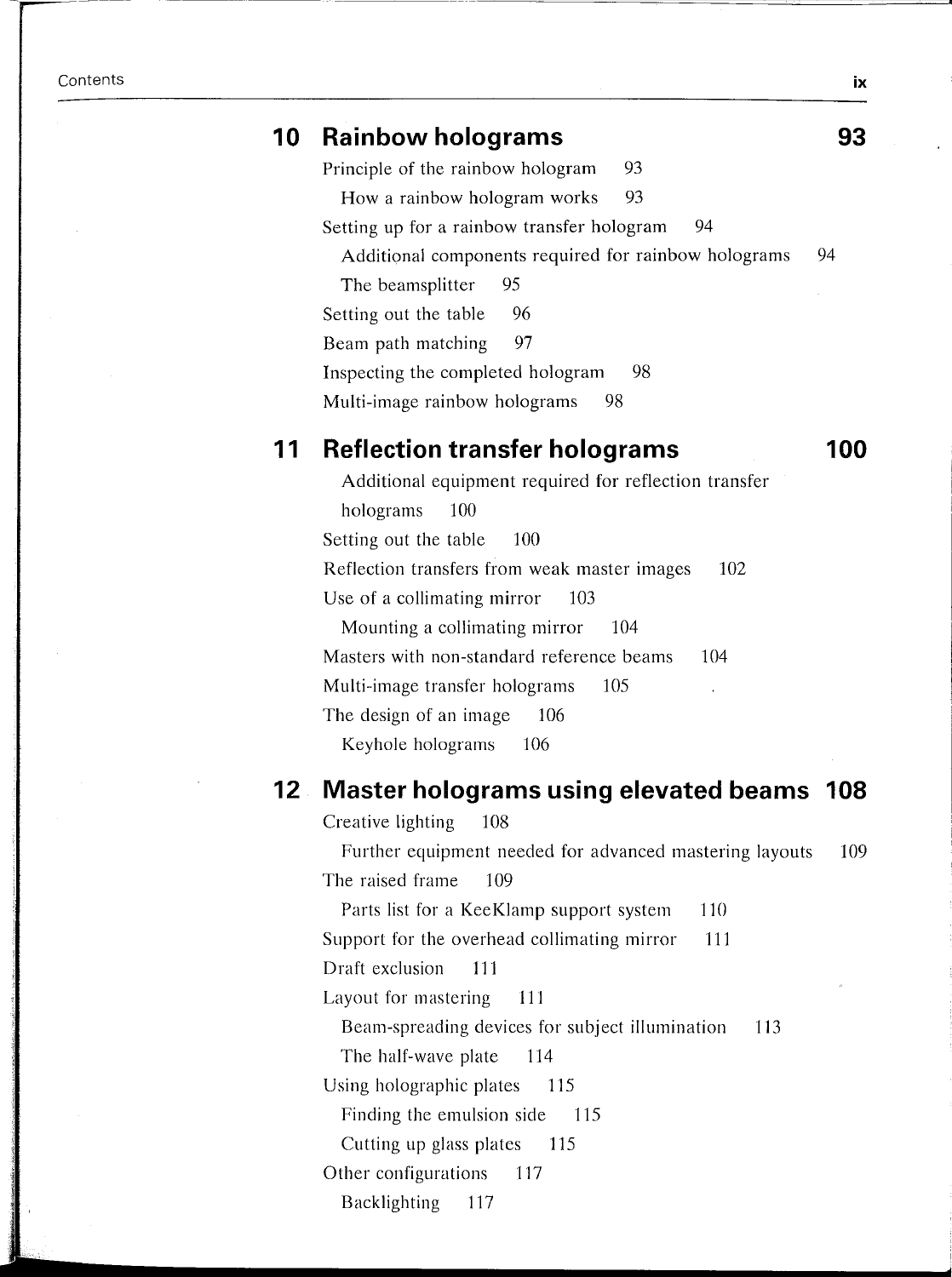**120** 

Subject matter lying flat 117 Faults in master holograms 119

### **13 Holographic interferograms**

Double-exposure interferograms 121 Real-time interferometry Sandwich holography 122 122 Time-averaged interferograms 124 Strobed interferometry 124 Interferometry in industry 125

### **14 Holograms with lenses**

A one-step image hologram 128 Focused-image holograms 129 Reflection holograms 129 Transmission holograms 130 The lens laws 131 One-step rainbow holograms 132 Focused-image holograms with other lenses 132 Lenses within the image space 132 Image reduction 133

### **15 Home-made optics**

Liquid-filled lenses 134 A collimating lens for rainbow holograms 134 Building the collimator 135 Two-dimensional collimating lens for full-aperture transfer holograms 136 Thick lenses for focused-image holograms 137 What to do if your lens leaks 137 Holographic optical elements 137 Holographic diffraction gratings 138 Holographic lenses 138 A holographic reflection variable beamsplitter 139 A holographic collimating mirror 140

### **16 How to display holograms**

Mounting and framing reflection holograms 141

### **141**

<u></u>

...

**128** 

**134**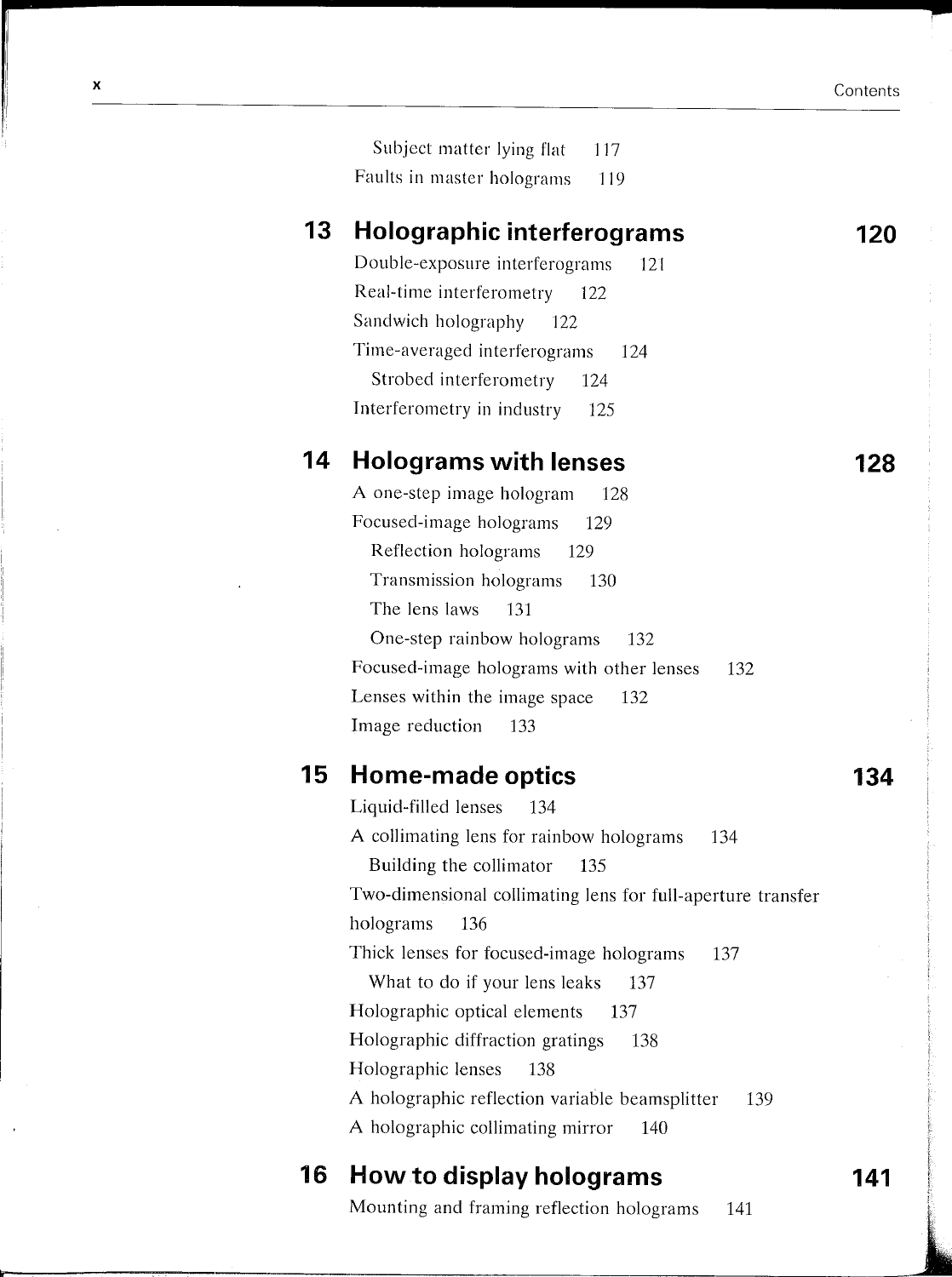Displaying reflection holograms 142 Mounting and displaying transmission holograms 143 Holograms in lectures 143 Photographing holograms 144 Equipment 144 Reflection holograms 145 Image quality 146 Using flash 147 Transmission holograms 147 Presenting slides 149 Copyright 149

### **17 Advanced techniques** 150

Scanning methods for contact copying 150 Pseudocolor holograms 152 Rainbow holograms 152 Reflection holograms 153 Achromatic holograms 153 Dichromated gelatin holograms 154 Holography with lasers other than HeNe 155 Argon-ion 155 Krypton-ion 155 Helium-cadmium 155 Semiconductor and YAG 156 Ruby pulse 156 Fiber-optics techniques in holography 157 Fringe stabilization 158 True-color holography 159 Holographic stereograms 160 Em bossed holograms 162 Conclusion 164

| <b>Appendix 1 Safety with lasers</b>  | 165 |
|---------------------------------------|-----|
| <b>Appendix 2 Processing formulas</b> | 167 |
| Developing solutions 167              |     |
| Metol-ascorbate developer 167         |     |
| Pyro-metol developer 168              |     |